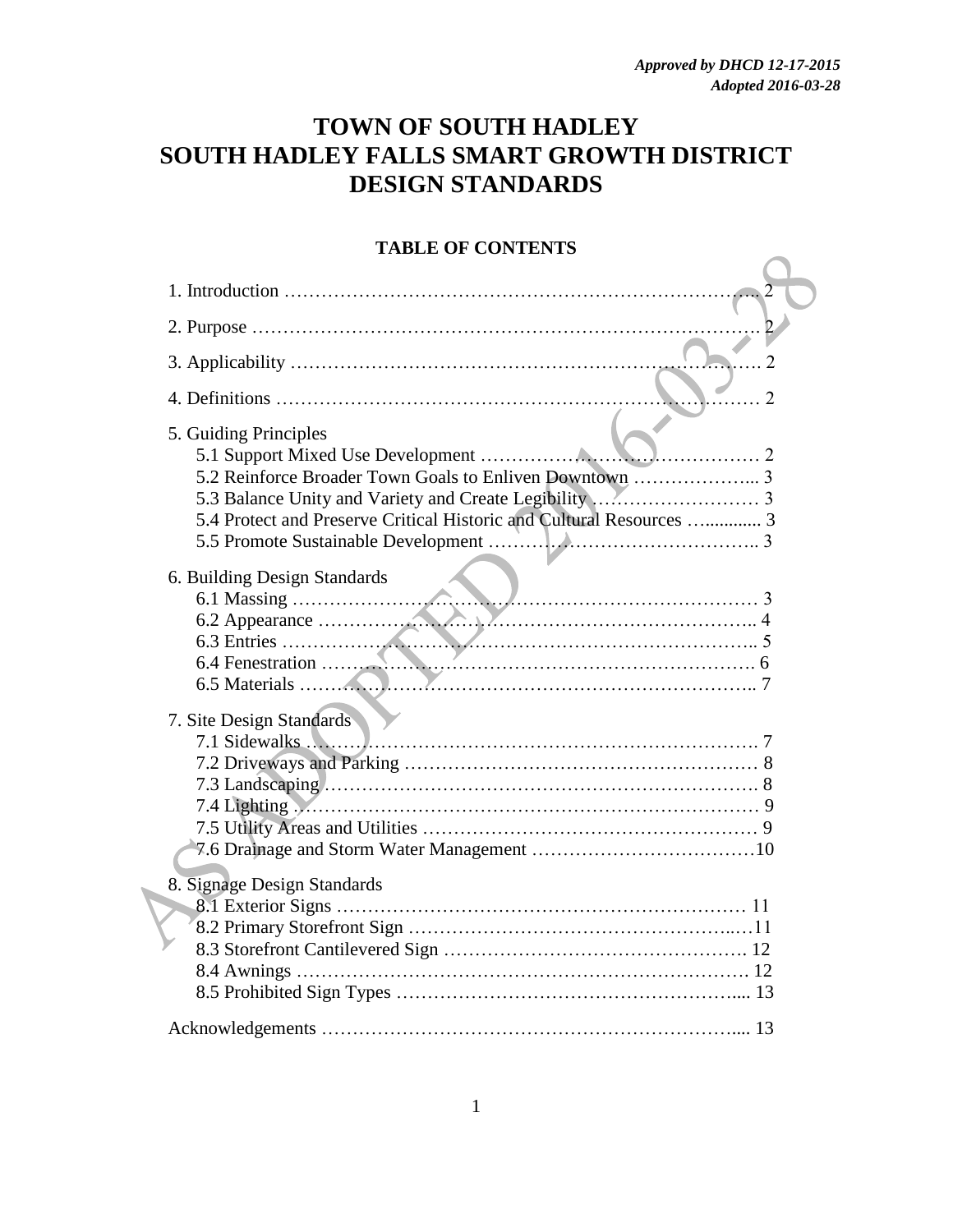## **1. INTRODUCTION**

These Design Standards complement the South Hadley Falls Smart Growth District By-Law (SHFSGD) and establish the design requirements for development within the District.

## **2. PURPOSE**

The Design Standards include both binding design standards for compliance and non-binding guiding principles. The Design Standards shall be used by the Planning Board in their review and consideration of development proposals pursuant to the SHFSGD By-Law.

## **3. APPLICABILITY**

These Design Standards apply to all proposed development within the Downtown Smart Growth District that is subject to Plan Approval under the provisions of Section 7(V)(11.) of the Zoning By-Laws.

The Planning Board, at its discretion, can approve minor deviations from the Design Standards if, in its opinion, such deviations contribute to the goals articulated in Section 5 below more effectively than literal compliance with specific requirements.

Applicants should clarify how proposed deviations further the goals of the Town as defined by the Guiding Principles.

These Design Standards do not exempt applicants from obtaining all required permits and complying with all applicable building codes, laws, and regulations in force.

## **4. DEFINITIONS**

Definitions in Section 7(V)(2.) of the Town of South Hadley Zoning By-Laws apply to these Design Standards. Where referenced, the Primary Commercial Streets in the SHFSGD shall be those portions of Main Street, Canal Street and Bridge Street.

## **5. GUIDING PRINCIPLES**

## **5.1 Support Mixed Use Development**

Downtown South Hadley Falls has historically contained a mix of uses: residential, office, retail, mass-transit, and governmental--that all contribute to the community center character. New mixed-use development should contribute to the overall mix of uses within the district to and support architectural design that marks South Hadley Falls' identity. New residences, restaurants, and commercial development will bring people to downtown to shop, live, work, and engage in civic and cultural activities. Mix use development will add to the employment, residential, commercial and cultural opportunities and enrich the varied societal life of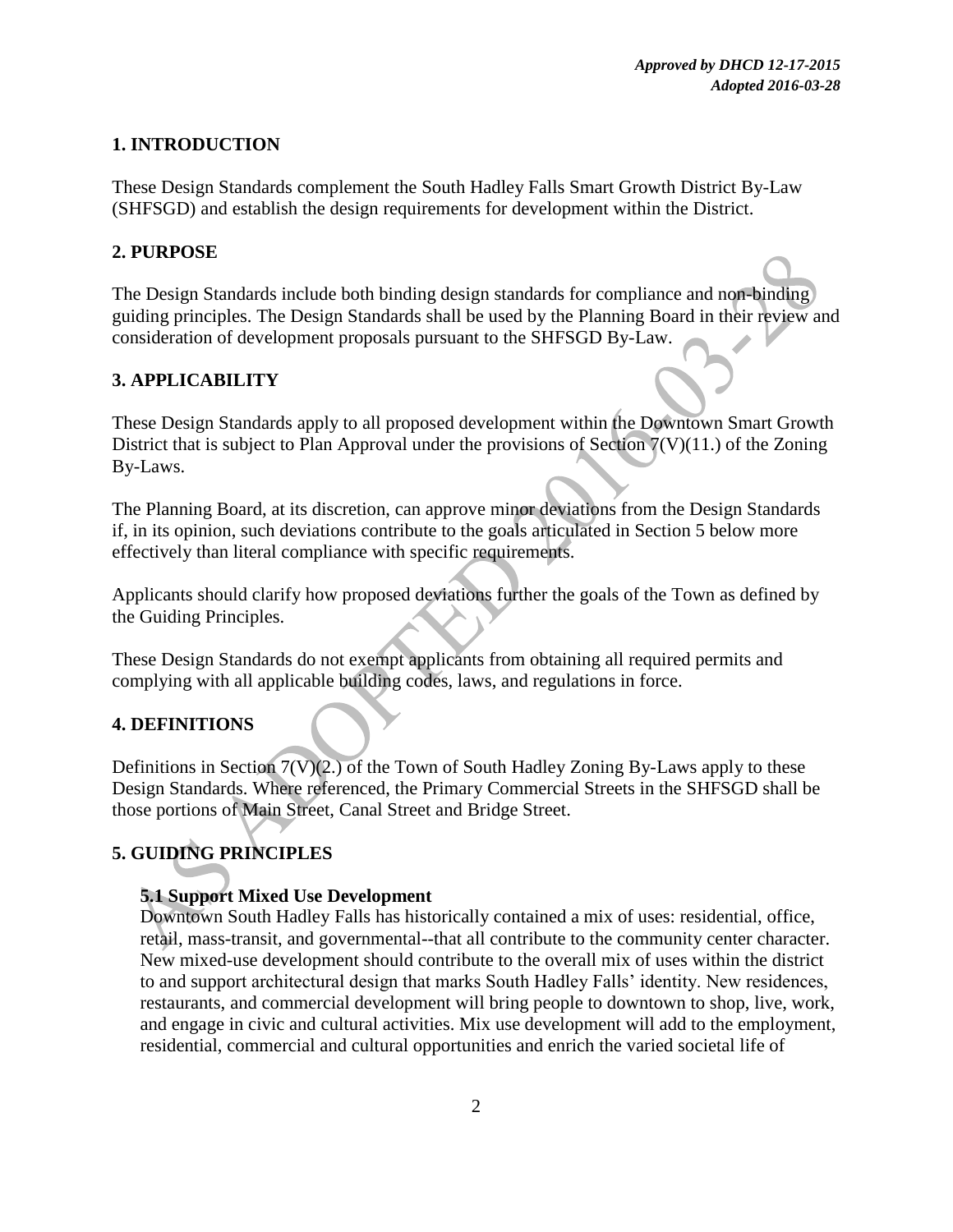Downtown South Hadley Falls. Together they create the livable and vibrant communities that the "Smart Growth" district is intended to promote.

#### **5.2 Reinforce Broader Town Goals to Enliven the Downtown**

New development and adaptive reuse should enhance the character of downtown South Hadley Falls and its community amenities, including sidewalks, crosswalks, street trees, lighting, and pedestrian oriented spaces, and it should use these improvements to make connections to open spaces, public buildings and public transportation.

#### **5.3 Balance Unity and Variety and Create Legibility**

These design standards are intended to ensure that new buildings are compatible with the existing town center. It is in the Town's interest to promote variety as well. The creative use of forms, materials and unique uses that give vitality to South Hadley Falls' center is encouraged. Legibility of spaces is especially encouraged – a clear definition of public, semipublic, semi private, and private zones; residential, retail, commercial and public uses; usable open spaces and enclosed building volumes; and vehicular and pedestrian areas.

## **5.4 Protect and Preserve Historic and Cultural Resources**

New development should be compatible with nearby buildings and streetscape patterns. The adaptive reuse of historic buildings is encouraged. New construction should respect the patterns of New England Village construction that have and continue to define the downtown area, including reinforcing the street line by moving the buildings next to the sidewalk in commercial areas, creating an intimately scaled rhythm of façade features.

#### **5.5 Promote Sustainable Development**

Sustainable construction techniques and materials should be incorporated in new construction in the District. Renovation of existing buildings should seek to improve energy efficiency within the building. Water conservation and energy efficiency should be a central goal in the selection of building components and building systems.

## **6. BUILDING DESIGN STANDARDS**

#### **6.1 Massing**

6.1.1 Front Façade Setback - A minimum of 60% of front facades at ground level shall be located at the minimum setback line to reinforce the street line. When the space between the façade and setback line is specifically designed for pedestrian uses, such as outdoor dining, the maximum setback shall be permitted. Stepped back portions of the front façade at ground level are encouraged to articulate entries and provide variety.

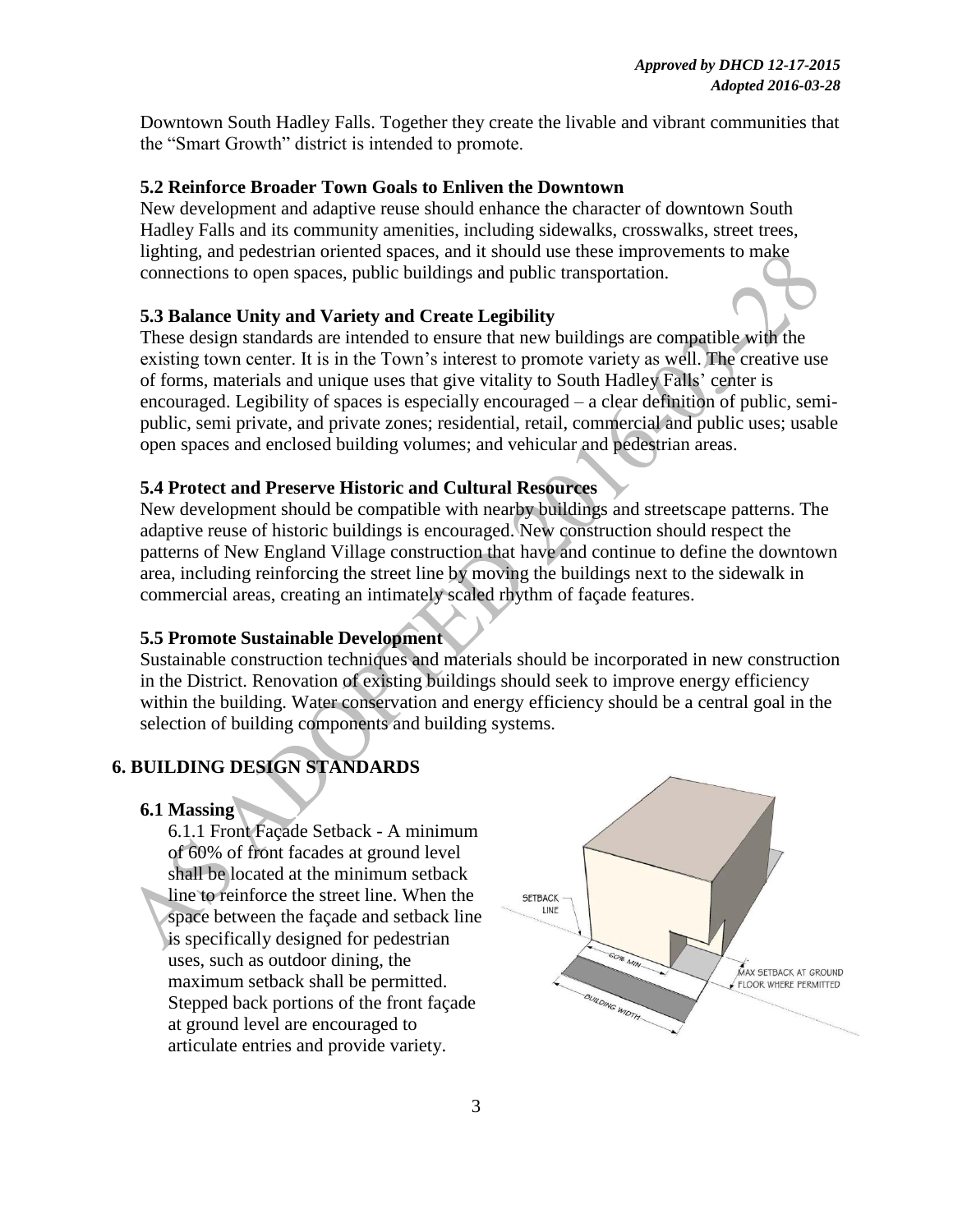

## **6.2 Appearance**

6.2.1 Projecting bays, recesses, and cornices are encouraged at all floor levels to define proportions noted above. Building façades over 40' in length are required to have a change in plane articulated by projecting or recessed bays, balconies, or setbacks.

6.2.2 Horizontal elements such as belt courses, projecting cornices, canopies, and step backs should be combined with vertical elements such as recesses, projecting bays, parapets and vertically aligned windows, to create facades that may evoke but do not imitate the historic buildings of South Hadley Falls. Projected elements 2 feet and less may be located within the setback areas. Projections into the public right-of-way shall comply with the requirements of the Massachusetts State Building Code 780 CMR.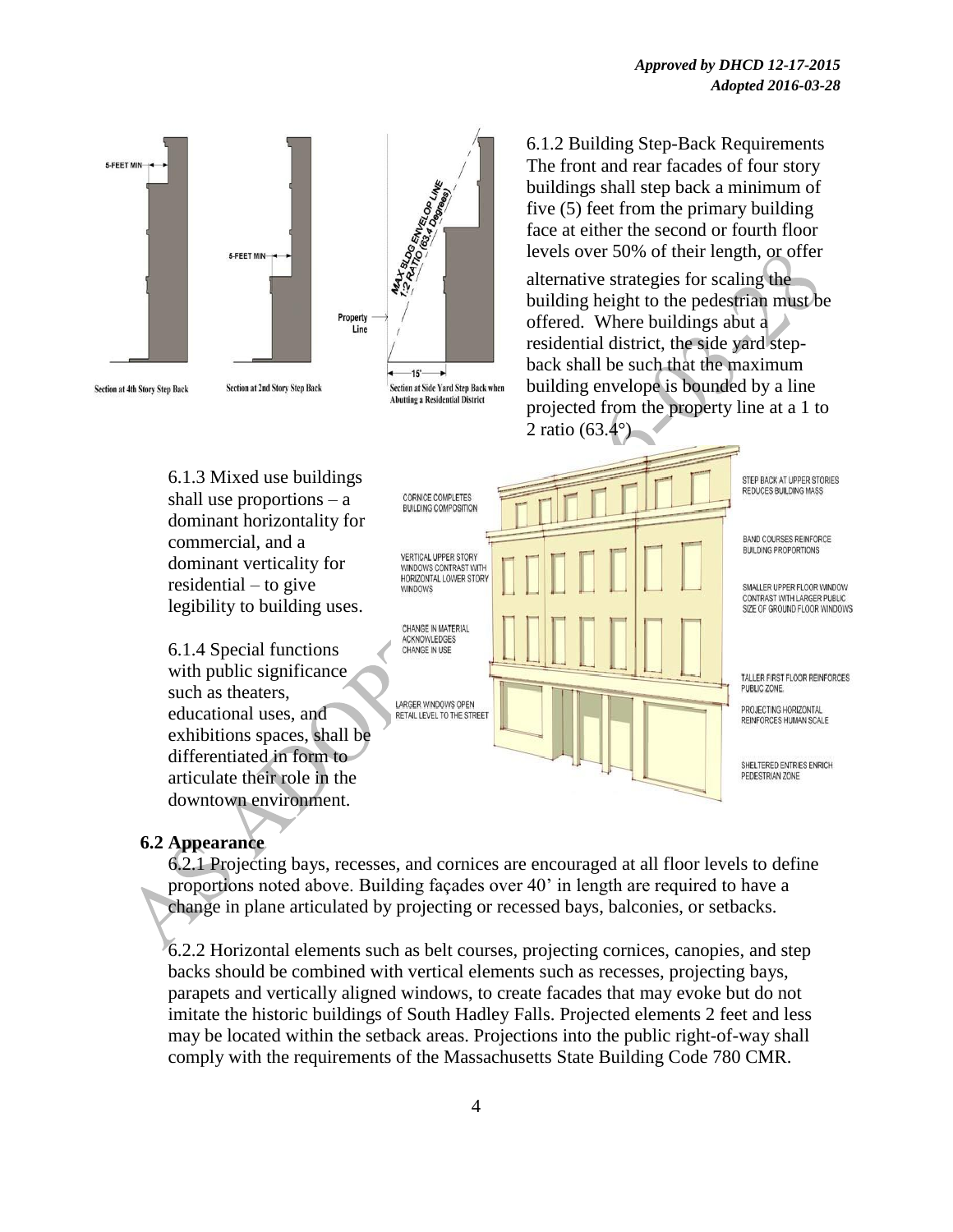6.2.3 Façade elements shall continue around to all sides of buildings visible from the street. Elements can be simplified at the rear of buildings to clarify a front/back hierarchy.



AVOID ROOF VISUAL EMPHASIS EQUAL TO OR GREATER THAN THAT OF THE WALL

6.2.4 Rooftop mechanical equipment shall be set back from building facades so that it is not visible from street views, screened from view behind parapets or enclosed within architectural elements that integrate it into the building design. Screening elements shall incorporate sound control devices or construction that mitigates equipment noise. Roofs shall not be visible from street views, except that mansard roofs may be used at the top floor of three or four story buildings. For any buildings, visible roofs shall not exceed walls in their respective visible proportions from street views.

6.2.5 Existing building facades with architectural significance are to be incorporated into new construction wherever feasible. Protected buildings can be changed only with the approval of the South Hadley Historical Commission.

6.2.6 Franchise Architecture, distinctive building design that is trademarked or identified with a particular chain or corporation and is generic in nature, shall not be allowed in the SHFSGD: To maintain the unique character of Downtown South Hadley Falls, buildings shall not be branded using an architectural style of a company.

Franchises or national chains may adapt their architectural style to follow these Design Standards, to create a building that is compatible with Downtown South Hadley Falls.

# **6.3 Entries**

6.3.1 Entries are to be clearly articulated with projecting canopies or recesses for convenience, wayfinding, and to activate the street front and pedestrian spaces. Residential and commercial entries



ENTRANCES CLEARLY ARTICULATED AND DIFFERENTIATED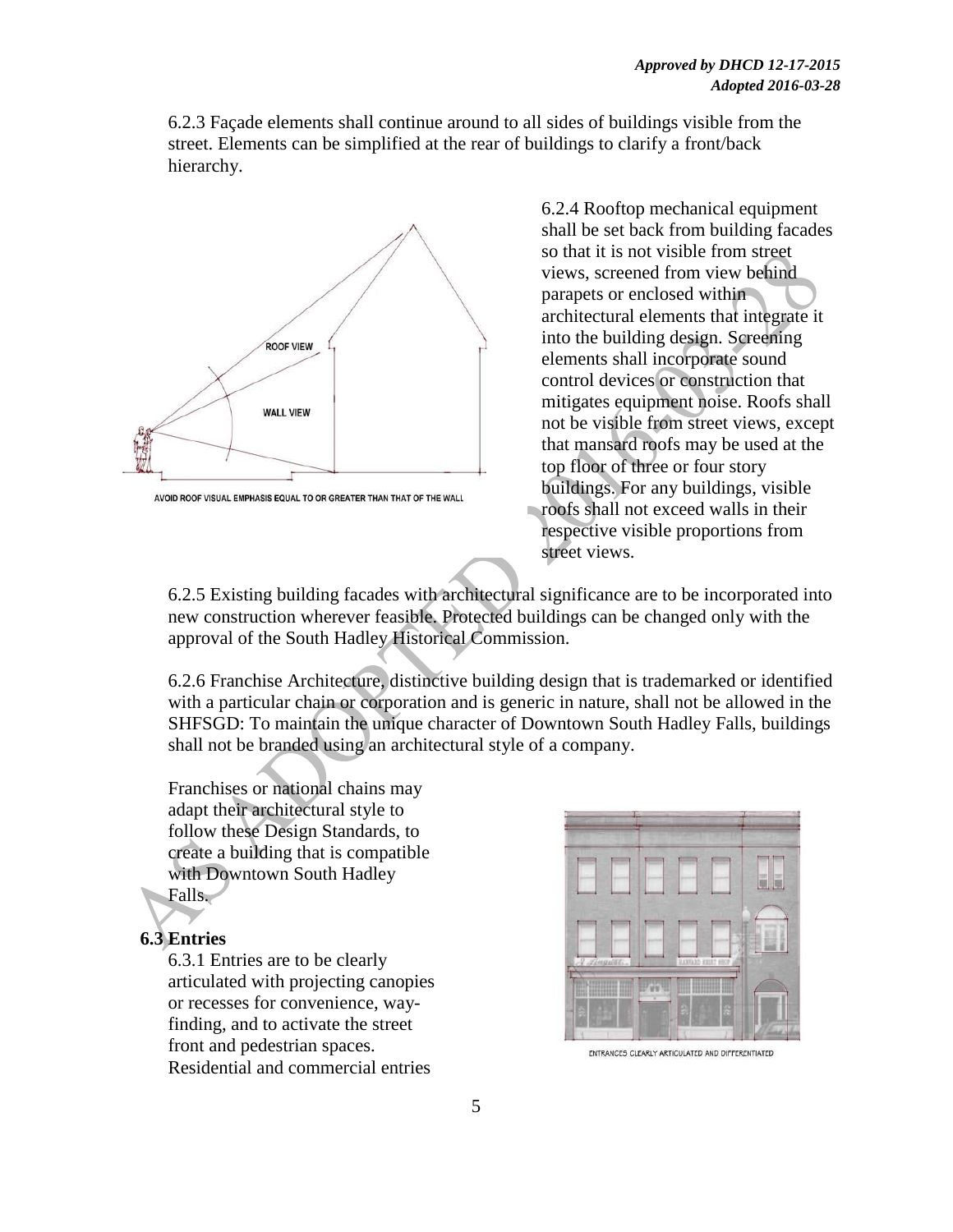shall be separated as required in the District By-Law.

6. 32 Retail and commercial entries will face a public sidewalk and are to be primarily transparent to reinforce the public nature of the ground floor uses, and they are to be flanked by primarily transparent façade elements to reinforce this perception.

6.3.3 Lighting and signage shall be integrated into the entry design to reinforce the public nature of the entry.

6.3.4 Entries to upper floor residential and commercial uses are encouraged on commercial streets, but shall not interrupt the perceived continuity of the commercial streetscape.



#### **6.4 Fenestration**

6.4.1 Fenestration shall reinforce the dominant horizontality for commercial uses and a dominant verticality for residential uses to give legibility to different uses.

6.4.2 Ground floor commercial and retail uses shall be a minimum of 60% glass. The view into the first floor commercial or retail windows shall be maintained with a view into the sales floor or seating area. View windows shall not be blocked. Merchandise displays shall not include full-height backdrops that block the view.



Transom windows above view windows and doors are encouraged. Upper floor residential and commercial uses shall have relatively less glass area to emphasize the public nature of the streetfront uses. Glass shall be clear, or reflective only to the extent that such reflectivity reduces interior heat. Mirror glass is not permitted.

No appliqués or other such deliberate screening shall be permitted. Signage on glass shall be as permitted in Section 8.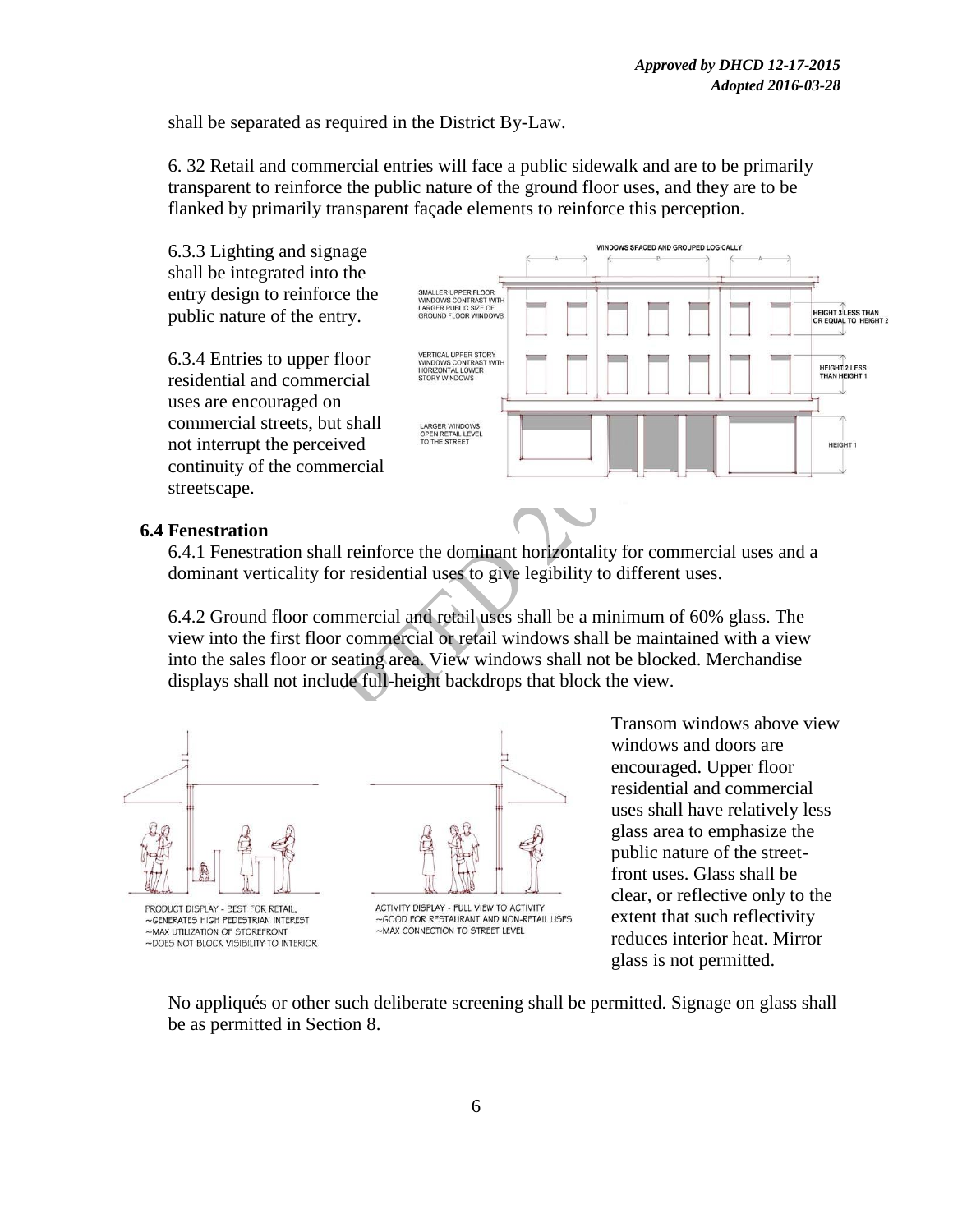*Approved by DHCD 12-17-2015 Adopted 2016-03-28*

6.4.3 Protecting ground floor fenestration and defining commercial street fronts with overhanging awnings or canopies is encouraged. Operable windows and doors onto balconies and terraces at upper floor uses are encouraged.



#### **6.5 Materials**

6.5.1 Allowed exterior finishes include, but are not limited to brick, stone, cast stone or other finished masonry, cementitious panels, glass, metal, wood, and cellular PVC trim.

6.5.2 Prohibited materials include vinyl siding and EIFS, although these materials may be used on facades not visible from the primary commercial streets provided such materials are detailed and installed in such a manner as to be consistent with the intent of these Design Standards.

6.5.3 Changes in materials are encouraged to reinforce the massing requirements noted above. When change in material or colors occur, they shall articulate the difference between public and private uses, upper floors and lower floors.

6.5.4 Materials shall continue around to all sides of buildings, which are visible from the street or public parking areas. Elements can be simplified at the rear of buildings to clarify a front/back hierarchy

6.5.5 Blank facades are not permitted. Changes in material, which are accompanied by a change in plane, vertical and / or horizontal elements shall be used to provide a pedestrian scale in areas where windows and doors are not functionally required.

## **7. SITE DESIGN STANDARDS**

## **7.1 Sidewalks**

7.1.1 New sidewalks shall not interrupt the continuity of existing sidewalk materials and dimensions. However, recessed entries and widened sidewalks devoted to outdoor uses, such as dining, can receive special materials and articulation that give spatial definition to these functions.

7.1.2 Amenities that increase the comfort of pedestrian movement along sidewalks such as lighting, projecting canopies, and street trees are required.

7.1.3 Usable open spaces adjoining sidewalks that create activated pedestrian areas for dining, farmers markets, etc. , are encouraged, especially those in the vicinity of public uses such as the commuter rail station.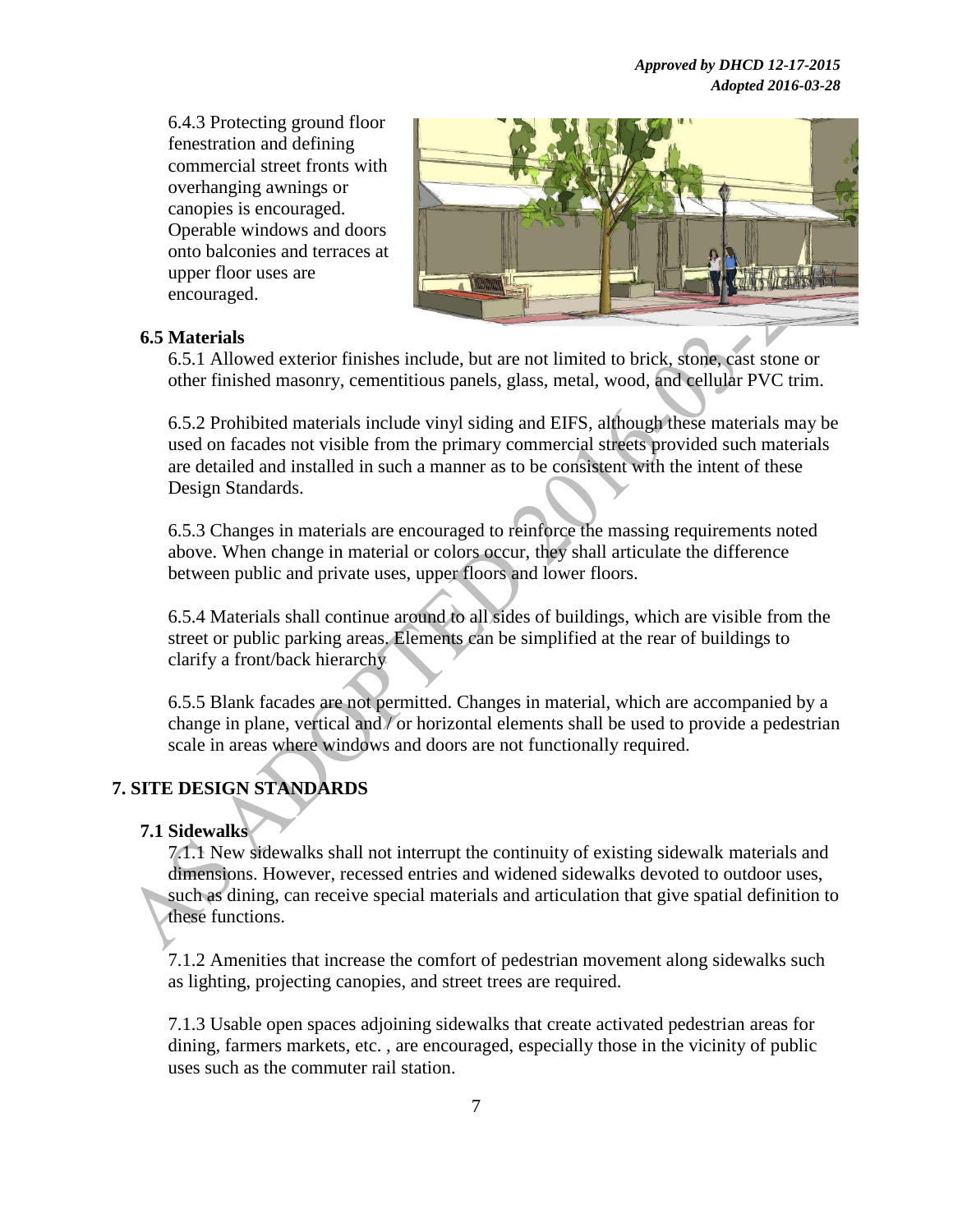7.1.4 Improvements to adjacent crosswalks, curbing and sidewalks to accommodate increased pedestrian activity associated with new developments are encouraged.

#### **7.2 Driveways and Parking**

7.2.1 Driveways shall not interrupt the continuity of sidewalks and pedestrian spaces. Curb cuts shall be located away from the primary commercial streets whenever possible, preferably on side streets and alleys.

7.2.2 Parking lots shall not face primary commercial streets or be located in front of buildings. Whenever possible, parking areas should be located behind buildings.

7.2.3 Parking lots behind buildings shall be aggregated across property lines wherever possible to maximize the efficiency of the paved space and minimize the number of curb cuts and driveways.

7.2.4 Below grade parking is encouraged, especially where existing changes in grade make on-grade access possible while allowing economical structuring of buildings above. Ramping must be incorporated within the building envelope or below grade.

7.2.5 Parking areas that abut lots in residential districts shall be screened from view by fencing, planting or both and conform to landscaping requirements in paragraph 7.3, following.

7.2.6 Shared parking plans for proposed developments shall be developed in cooperation with the Town of South Hadley and shall be compatible with the Town's parking policy.

7.2.7 All parking areas and driveways must be designed to maximize pedestrian and vehicular safety. No new driveways are to be located within 50' of an intersection.

#### **7.3 Landscaping**

7.3.1 Providing street trees that continue the planting plan established by the Town of South Hadley is encouraged.

7.3.2 Landscaping at retail frontages should be minimal and not interfere with the connection between the sidewalk and interior uses. Landscaping to define commercial entries or outdoor dining areas shall not interfere with the continuity of the sidewalks. Landscaping to define residential entries shall not compete with or overwhelm the continuity of the retail frontages.

7.3.3 Landscaping in parking areas is required – one tree in a minimum 50 square foot planting area for every 5 cars. Landscaping to buffer parking lots from adjoining residential areas is required.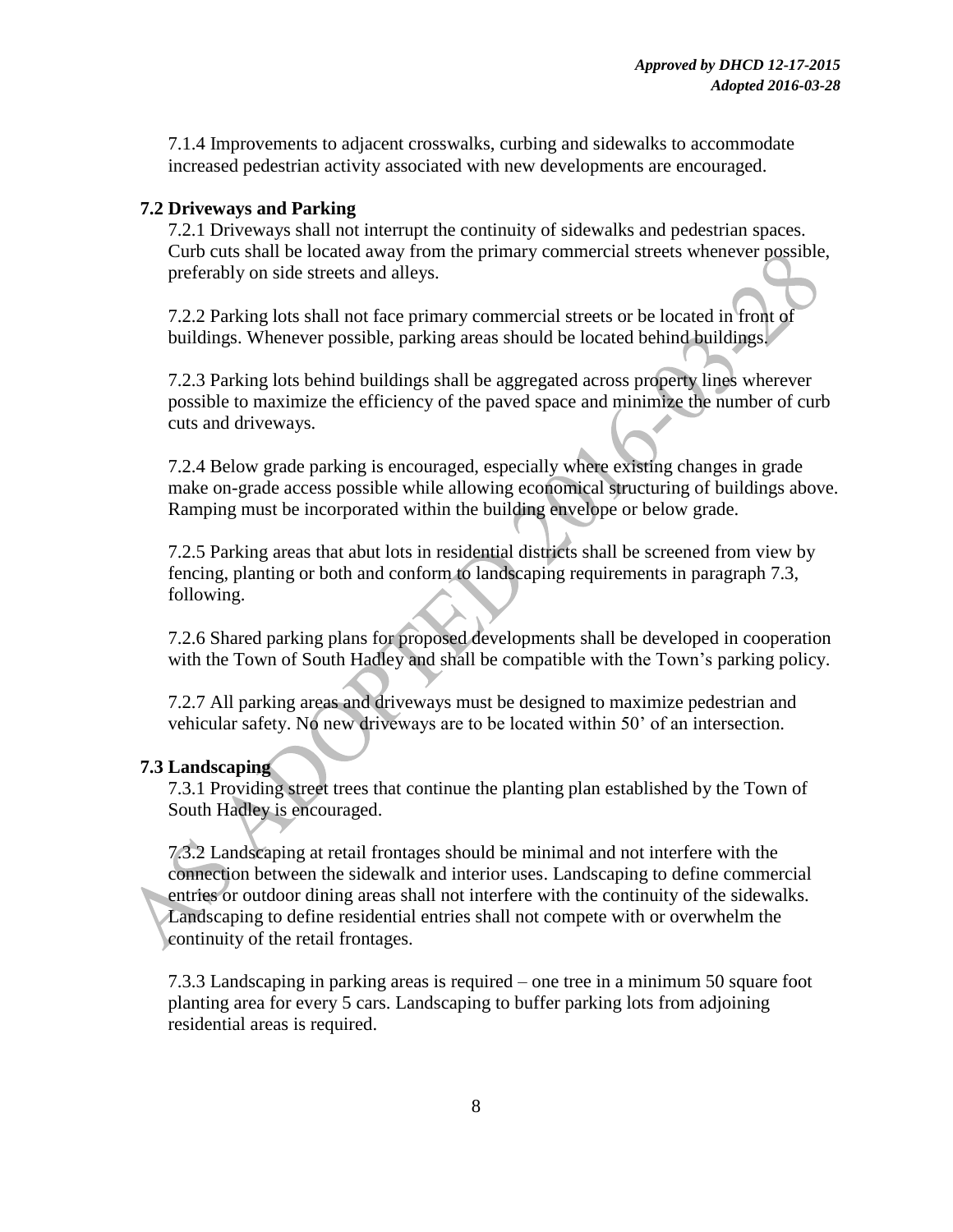7.3.4 Landscaping that creates usable public open space, or continues existing public open space, is encouraged, providing it does not interrupt the continuity of retail frontages or disengage buildings from the sidewalk in commercial areas.

7.3.5 Wherever possible plantings shall be native species that require minimal irrigation and fertilizer. Planting of invasive species is prohibited.

7.3.6 Healthy existing trees with a minimum 6" caliper and large canopy shall be identified and shall be identified on the Concept Plan if such plan is submitted as specified in 7(V)(11.) of the SHFSGD Bylaw. Proposed development shall preserve four of the identified healthy existing trees per acre or one per lot, whichever is greater.

#### **7.4 Lighting**

7.4.1 Façade lighting and architectural lighting shall articulate building uses and entries and reinforce the public nature of the sidewalk and building frontage.

7.4.2 Lighting along street fronts shall reinforce rather than compete with the continuity of the Town's street lighting. If the sidewalk includes street trees, streetlights shall be located between the trees so that the tree canopy does not interfere with illumination coverage.

7.4.3 Lighting in parking areas and at the side and rear of buildings abutting adjoining properties should be designed to cut off light at the property line.

7.4.4 Lighting should contribute to public safety by lighting entries, exits, and adjacent open spaces.

7.4.5 Lighting incorporated into signage, or illuminating signage, must conform with sign requirements of the Zoning Bylaws of the Town of South Hadley in effect as of (date of adoption of the SHFSGD Bylaw).

7.4.6 All lighting shall be oriented downward and otherwise conform to "dark skies" standards. Uplighting is permitted to light a primary entrance when the light fixture is mounted under an architectural element (e.g. roof, cornice, walkway, entryway or overhanging non-translucent eaves) so that the uplight is captured.

7.4.7 Prohibited lighting includes neon or other edge-glowing sources, mercury vapor, low pressure sodium, high pressure sodium, searchlights, and flashing or changing light sources.

#### **7.5 Utility Areas and Utilities**

7.5.1 Loading docks, dumpsters, mechanical equipment and utility meters shall be located at the rear or side of buildings where they are not visible from primary commercial streets and do not interrupt the continuity of the sidewalk and building facades.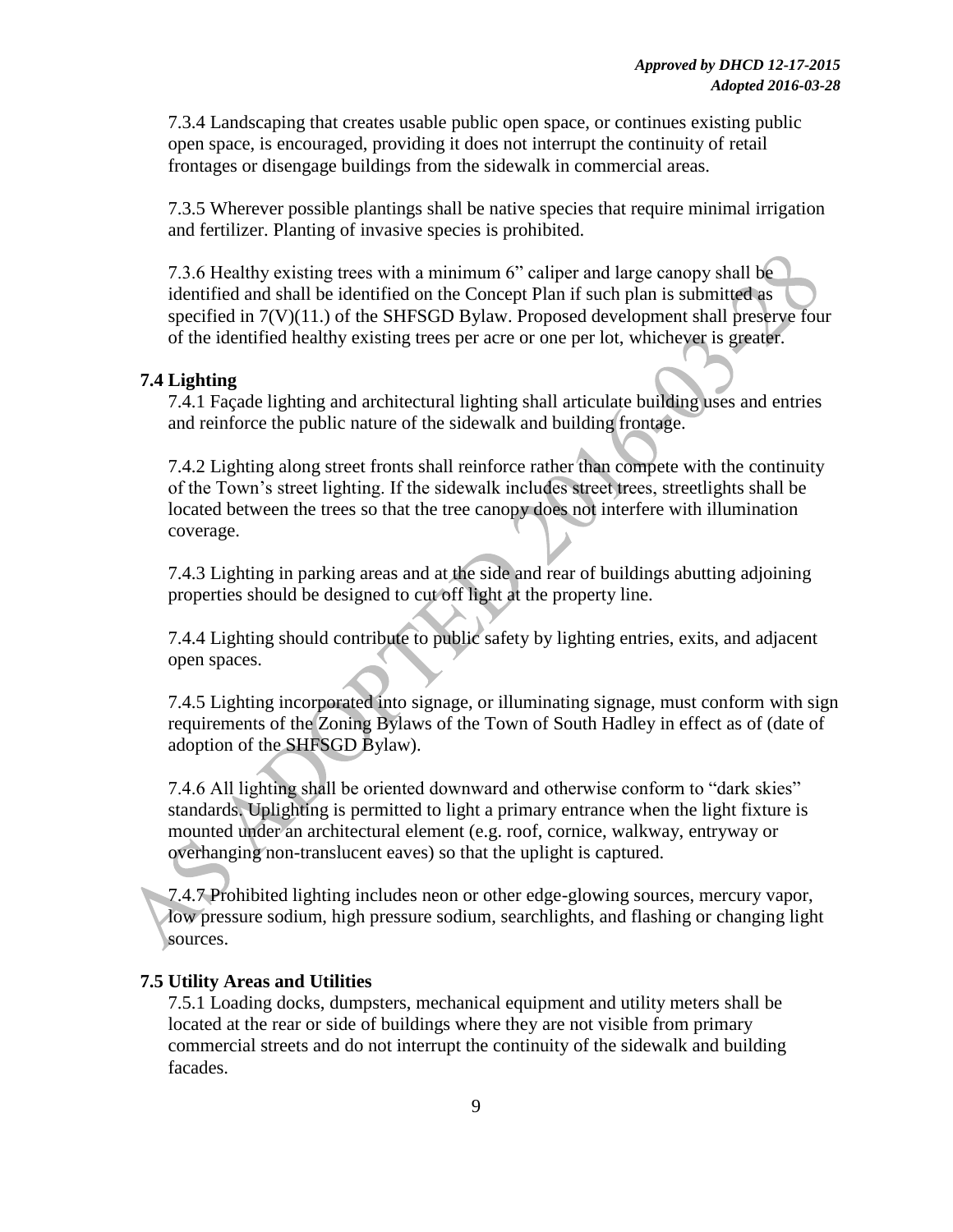7.5.2 When loading docks, dumpsters, and mechanical equipment cannot be located within buildings they shall be screened by elements compatible with the architecture of the building.

7.5.3 Where possible and feasible, shared loading areas, dumpsters, and mechanical equipment shall be incorporated into the design.

7.5.4 No above ground electrical lines or utility cables will be permitted.

7.5.5 Burial of overhead utility lines is encouraged.

## **7.6 Drainage and Storm Water Management**

7.6.1 Storm water management systems shall incorporate "Best Management Practices" (BMP) as prescribed by the Massachusetts Department of Environmental Protection, in addition to employing Low Impact Development (LID) strategies. BMP/LID means and methods should be carefully integrated within the site design approach with a goal of decentralizing storm water management systems to the greatest extent practical and minimizing environmental impact of new development. The specific goals of the BMP/LID measures should be mitigation of post-development downstream impacts and achieving the highest level of water quality for all storm water runoff.

7.6.2 Systems and the designed approach for storm water management should include elements such as infiltration chambers, landscaped swales, vegetated rain gardens, infiltration trenches, dry-wells, permeable pavements and other runoff controlling features that in combination serve to achieve BMP/LID goals.

7.6.3 A Storm water Operations and Maintenance Plan shall be submitted *at the time of application* for all Development Projects to ensure compliance with the District By-Law. The plan shall include a map of the proposed system, specify the parties responsible for the system, a map of the system, easements required, and a schedule for maintenance tasks.

7.6.4 All water from roofs and paved areas shall be retained on site, where possible, and recharged into the ground, or incorporated into a recovery system for use as on-site irrigation, gray water flushing, etc.

7.6.5 Pervious paving is recommended, along with landscaping and pervious landscaped areas.

7.6.6 Sites shall be graded as necessary to prevent ponding of water.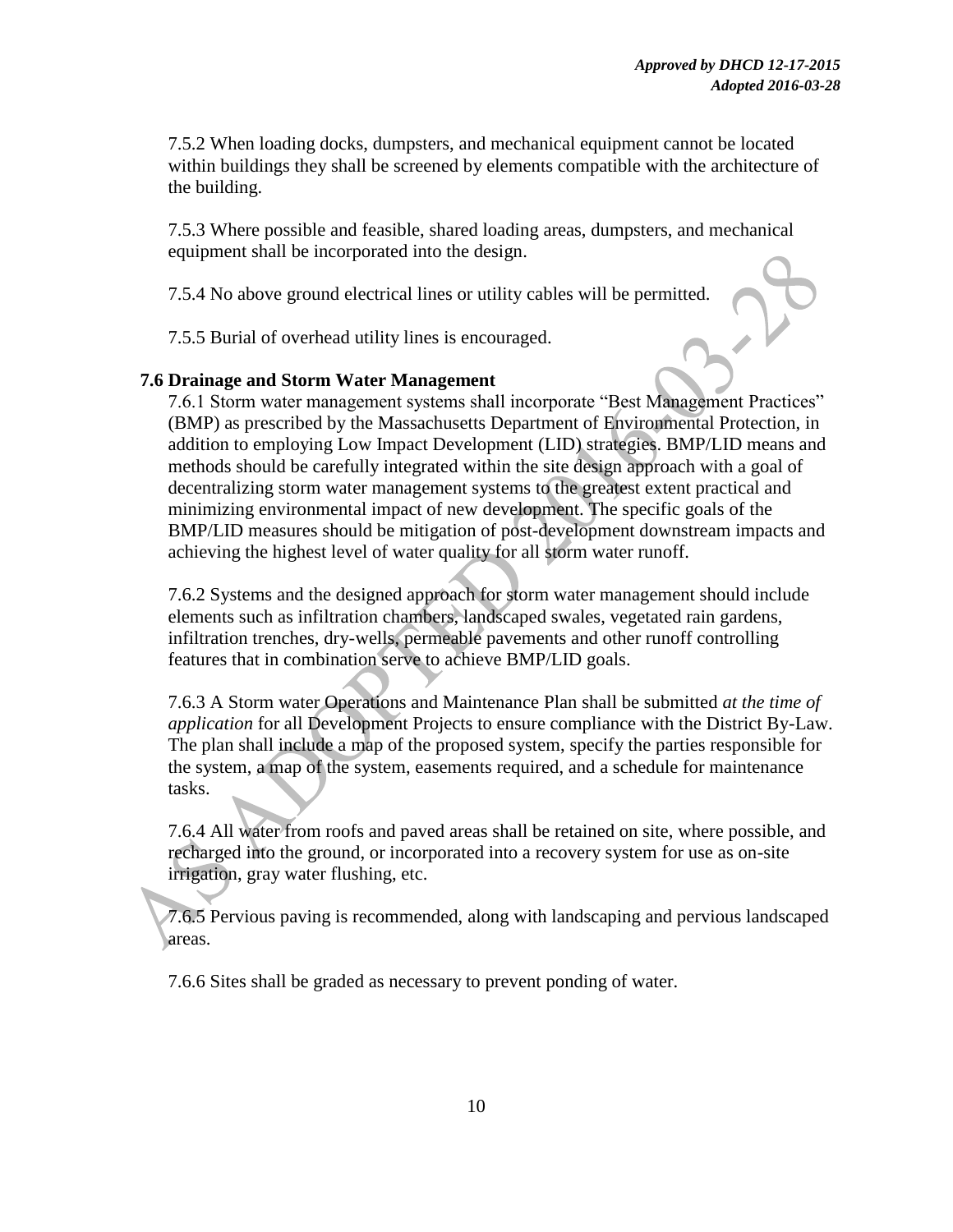### **8. SIGNAGE DESIGN STANDARDS**

### **8.1 Exterior Signs**

8.1.1 Signage shall be provided to identify residential and non-residential. Signs shall be made of natural materials or have a natural appearance.

8.1.2 A residential-only development or the residential component of a mixed use development project shall be permitted one sign at each principal entrance to the site. The sign shall identify the name and address of the development and shall not exceed 16 square feet.

8.1.3 Each mixed-use development project in the District may include a primary storefront sign, a storefront cantilevered sign, a display window sign and an awning, or some combination thereof.

8.1.4 Signs on buildings should not obstruct elements such as cornices, arches, lintels, pediments, windows, pilasters, etc.

8.1.5 Signs in the District should be designed primarily to be visible to pedestrians or slow moving vehicular traffic. Wording should be kept to a minimum and the use of logos is encouraged.

8.1.6 No signmaker labels or other identification (including UL label), are permitted on the exposed surfaces of signs, except as may be required by the building code. If required, such labels or other identification shall be in an inconspicuous location.

8.1.7 Awnings that are used to provide signage should be standardized by height above grade, type, size, materials, colors, illumination and method of installation, across the building façade and within the block to the largest extent practical.

## **8.2 Primary Storefront Sign**

8.2.1 A primary storefront sign shall be located within a sign band beginning approximately 8 to 15 feet above the finish floor level. When a tenant has elevations fronting on different sides of a building, the tenant may have a primary storefront sign on each façade. Wall signs in multi-tenanted buildings shall be placed within the same sign band. The placement of wall signs on individual buildings shall respect the sign band on adjacent buildings.

8.2.2 The total sign area for the primary storefront sign shall not contain more than

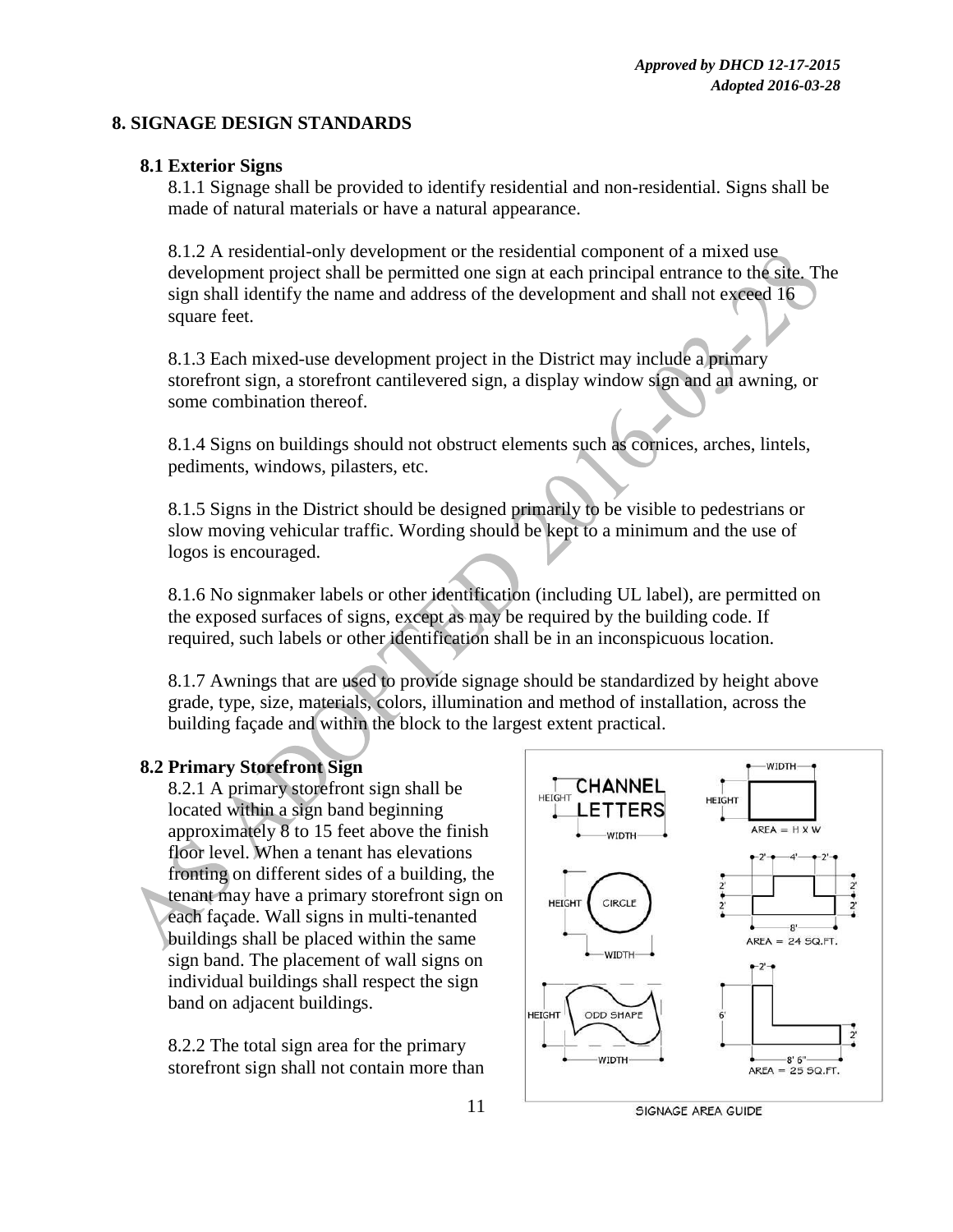two square feet of sign area for each linear foot of storefront. Sign area shall be calculated by creating a box around the main body of the primary sign. The storefront lease line width multiplied by two equals the maximum sign area in square feet, and may not exceed 75 square feet.

8.2.3 Signage above the sills of the second story windows shall be confined to painted or applied letters on the window glass, provided that such signs advertise the organizations therein. Signage is not permitted on continuous, horizontal "curtainwall" type windows in upper stories.

#### **8.3 Storefront Cantilevered Sign**

8.3.1 Each tenant will be allowed to construct and install a cantilevered ("blade sign"), installed perpendicular to the building façade, not in excess of eight (8) square feet as measured on one face of the sign. Any such storefront cantilevered sign shall not count toward the total allowable area of signage on a single façade.

8.3.2 One storefront cantilevered sign will be allowed per tenant on each elevation of a building with a customer entrance. The sign shall be attached to the tenant storefront at a minimum 8' 6" above finish floor level.

8.3.3 Each storefront cantilevered sign may be externally illuminated with two integrated lights (one light on each sign face or panel). The sign may be square, round, elliptical or other shape. Complex shapes and three-dimensional letters or figures are encouraged. Formed plastic, injection molded plastic, and internally illuminated panels are prohibited.

8.3.4 Signs on the inside or outside surface of display windows may be permitted provided, however, that such signage shall not cover more than ten percent (10%) of the display window area and shall be lighted only by building illumination (white, nonflashing).

#### **8.4 Awnings**

8.4.1 Awnings shall be made of fire resistant, water repellent marine fabric (e.g. canvas) or may be constructed of metal or glass. Vinyl or vinyl-coated awning fabric will not be permitted.

8.4.2 Patterns, graphics and stripes are encouraged.

8.4.3 Continuous, uninterrupted awning spans are not permitted. Fixed awnings shall not span numerous bays, windows or store fronts. The awnings should delineate storefronts on a multi-tenant building.

8.4.4 Internally illuminated awnings are not permitted, except that down lighting that is intended to illuminate the sidewalk may be provided under the awning. All lighting under a canopy shall be cutoff or recessed, with no lens dropping below the horizontal plane of the canopy. The light source shall not illuminate or cause the awning to "glow".